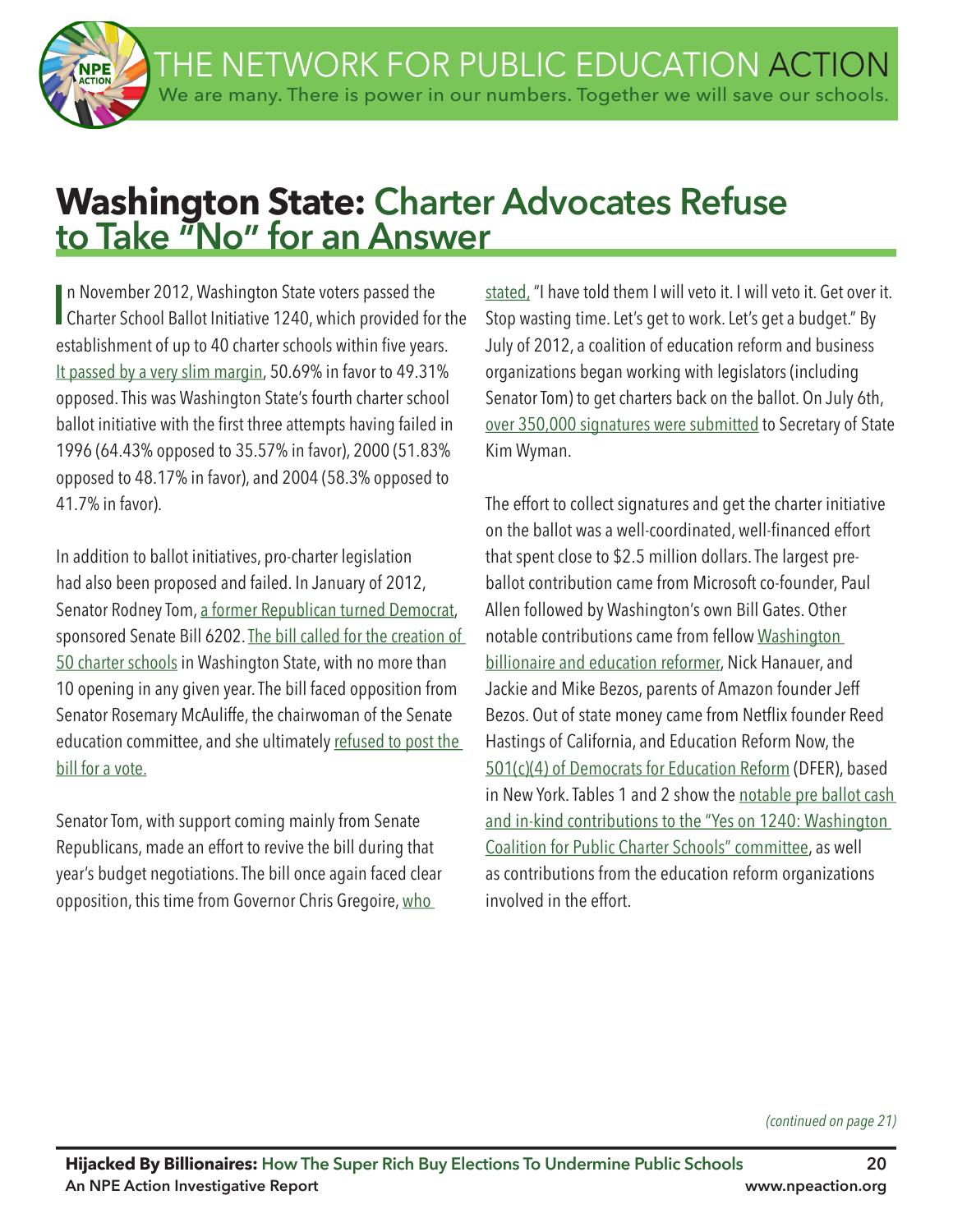*(continued from page 20)*

### **Table 1: In-State Pre Ballot Contributions to Yes on 1240: Washington Coalition for Public Charter Schools**

| <b>CONTRIBUTOR</b>                                  | <b>DATE</b>                            | <b>AMOUNT</b>                               |
|-----------------------------------------------------|----------------------------------------|---------------------------------------------|
| Jackie Bezos                                        | 06/13/2012<br>06/22/2012               | \$125,000.00<br>\$100,000.00                |
| <b>Mike Bezos</b>                                   | 06/13/2012<br>6/22/2012                | \$125,000.00<br>\$100,000.00                |
| <b>Bill Gates</b>                                   | 05/22/2012<br>06/07/2012<br>06/19/2012 | \$53,000.00<br>\$200,000.00<br>\$800,000.00 |
| <b>Nick Hanauer</b>                                 | 06/05/2012<br>06/28/2012               | \$25,000.00<br>\$175,000.00                 |
| Vulcan Inc - (Paul Allen)                           | 06/14/2012                             | \$100,000.00                                |
| Katherine Binder - Chairwoman<br>of EMFCO Holdings  | 06/05/2012<br>06/29/2012               | \$100,000.00<br>\$100,000.00                |
| <b>League Of Education Voters</b>                   | 06/01/2012<br>06/30/2012               | \$1,817.00<br>\$3,279.93                    |
| Hadi Partovi - CEO of Code.org                      | 06/29/2012                             | \$25,000.00                                 |
| Ali Partovi - Hadi's twin brother                   | 06/29/2012                             | \$25,000.00                                 |
| Benjamin Slivka - Former<br>Microsoft employee      | 06/21/2012                             | \$100,000.00                                |
| Stand For Children Inc.                             | 06/01/2012<br>06/30/2012               | \$952.65<br>\$1,053.57                      |
| Tom Vander Ark - Education<br>entrepreneur          | 07/02/2012                             | \$1,000.00                                  |
| Karen Vander Ark - Wife of Tom<br><b>Vander Ark</b> | 07/02/2012                             | \$1,000.00                                  |
|                                                     |                                        |                                             |

*Source: Washington State Public Disclosure Commission*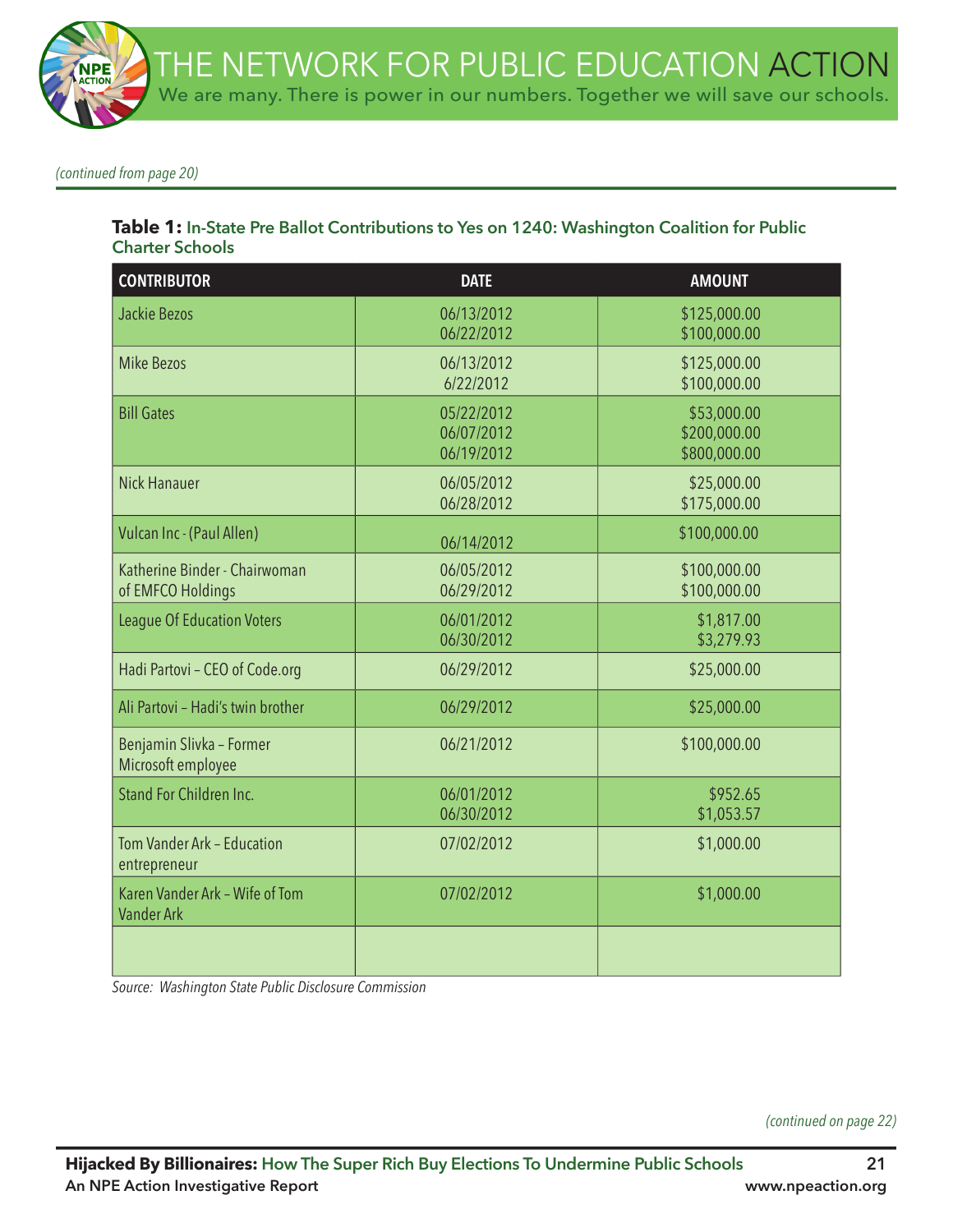*(continued from page 21)*

### **Table 2: Out-of-State Pre Ballot Contributions to Yes on 1240: Washington Coalition for Public Charter Schools**

| <b>CONTRIBUTOR</b>                    | <b>DATE</b>              | <b>AMOUNT</b>            |
|---------------------------------------|--------------------------|--------------------------|
| <b>Democrats For Education Reform</b> | 06/01/2012<br>06/30/2012 | \$1,595.36<br>\$1,862.40 |
| <b>Education Reform Now Advocacy</b>  | 07/02/2012               | \$50,000.00              |
| <b>Reed Hastings</b>                  | 06/27/2012               | \$100,000.00             |

*Source: Washington State Public Disclosure Commission*

Once Initiative 1240 was on the ballot, the money really started to pour in. Although much of the money came from the same individuals and organizations that worked to get Initiative 1240 on the ballot, there were some notable newcomers as well. Out of state money came from education reform super-donor Eli Broad and Doris Fisher, both from

California; Houston, Texas based Walton heiress Alice Walton; and New York power couple, Anne Dinning and Michael Wolf.

Tables 3 and 4 show the largest of the contributions made between when Initiative 1240 was placed on the ballot (July 7, 2012) and the election (November 6, 2012).

# **CONTRIBUTOR DATE AMOUNT** Richard Alvord – Board member of the 09/14/2012 \$5,000.00 **Schools between July 7, 2012 and November 6, 2012**

**Table 3: In-State Contributions to Yes on 1240: Washington Coalition for Public Charter** 

| <b>CUNIRIBUIUR</b>                                                           | <b>DAI E</b>             | AMUUNI                       |
|------------------------------------------------------------------------------|--------------------------|------------------------------|
| Richard Alvord - Board member of the<br>pro-charter Washington Policy Center | 09/14/2012               | \$5,000.00                   |
| Connie Ballmer - Wife of former<br>Microsoft CEO Steve Ballmer               | 08/13/2012<br>10/10/2012 | \$100,000.00<br>\$400,000.00 |
| Rich Barton - Expedia founder                                                | 10/19/2012               | \$25,000.00                  |
| Sarah Barton - Wife of Rich Barton                                           | 10/19/2012               | \$25,000.00                  |
| Jackie Bezos                                                                 | 07/11/2012<br>08/28/2012 | \$25,000.00<br>\$250,000.00  |
| Mike Bezos                                                                   | 07/11/2012<br>08/28/2012 | \$25,000.00<br>\$250,000.00  |

*(continued on page 23)*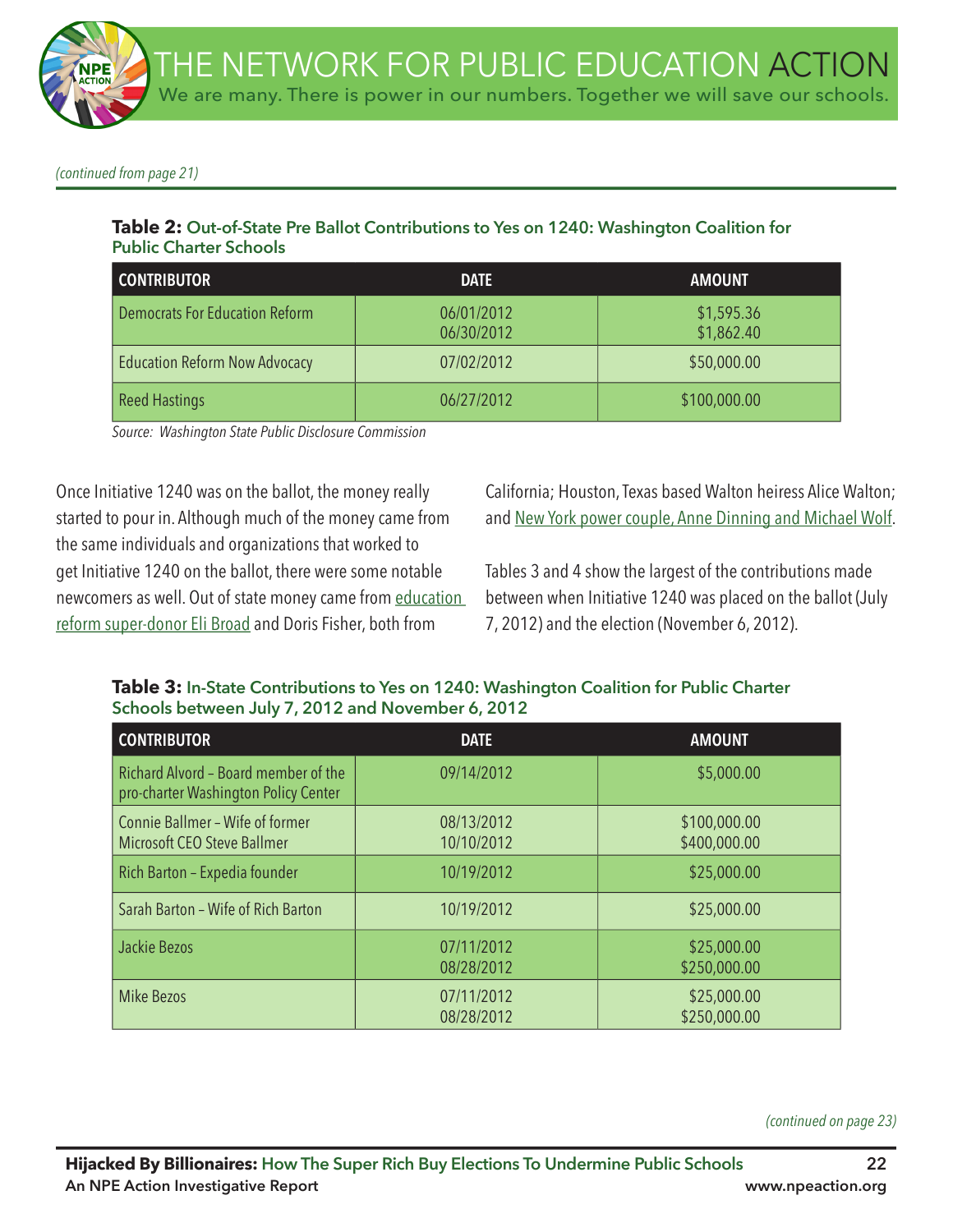*(continued from page 22)*

#### **Table 3** *continued***: In-State Contributions to Yes on 1240: Washington Coalition for Public Charter Schools between July 7, 2012 and November 6, 2012**

| <b>CONTRIBUTOR</b>                                                                                                           | <b>DATE</b>                                                        | <b>AMOUNT</b>                                                      |
|------------------------------------------------------------------------------------------------------------------------------|--------------------------------------------------------------------|--------------------------------------------------------------------|
| <b>Katherine Binder</b>                                                                                                      | 11/01/2012                                                         | \$50,000.00                                                        |
| Jeff Brotman - Co-founder and chair-<br>man of Costco                                                                        | 10/26/2012                                                         | \$10,000.00                                                        |
| Csg Channels - Washington based<br>sales and marketing firm                                                                  | 10/09/2012                                                         | \$60,000.00                                                        |
| Lloyd Frink - Zillow co-founder and<br>vice-chairman                                                                         | 10/24/2012                                                         | \$10,000.00                                                        |
| <b>Bill Gates</b>                                                                                                            | 10/04/2012<br>10/09/2012                                           | \$2,000,000.00<br>\$1,000.00                                       |
| <b>Nick Hanauer</b>                                                                                                          | 07/11/2012<br>09/14/2012                                           | \$250,000.00<br>\$550,000.00                                       |
| Peter Horvitz - Chairman, President<br>and Chief Executive Officer of Horvitz<br>Newspapers                                  | 10/22/2012                                                         | \$10,000.00                                                        |
| <b>Kemper Holdings LLC</b>                                                                                                   | 10/11/2012<br>10/22/2012                                           | \$10,000.00<br>\$100,000.00                                        |
| <b>League Of Education Voters</b>                                                                                            | 07/31/2012<br>08/31/2012<br>10/15/2012<br>10/29/2012<br>11/30/2012 | \$3,837.46<br>\$2,345.60<br>\$3,147.21<br>\$1,169.69<br>\$1,927.57 |
| Bruce McCaw - Member of the McCaw<br>family that owned McCaw Cellular<br>Communication, a company that was<br>bought by AT&T | 07/14/2012                                                         | \$50,000.00                                                        |
| Jolene McCaw - Wife of<br><b>Bruce McCaw</b>                                                                                 | 07/14/2012                                                         | \$50,000.00                                                        |
| Microsoft                                                                                                                    | 09/19/2012<br>10/17/2012                                           | \$50,000.00<br>\$50,000.00                                         |

*(continued on page 24)*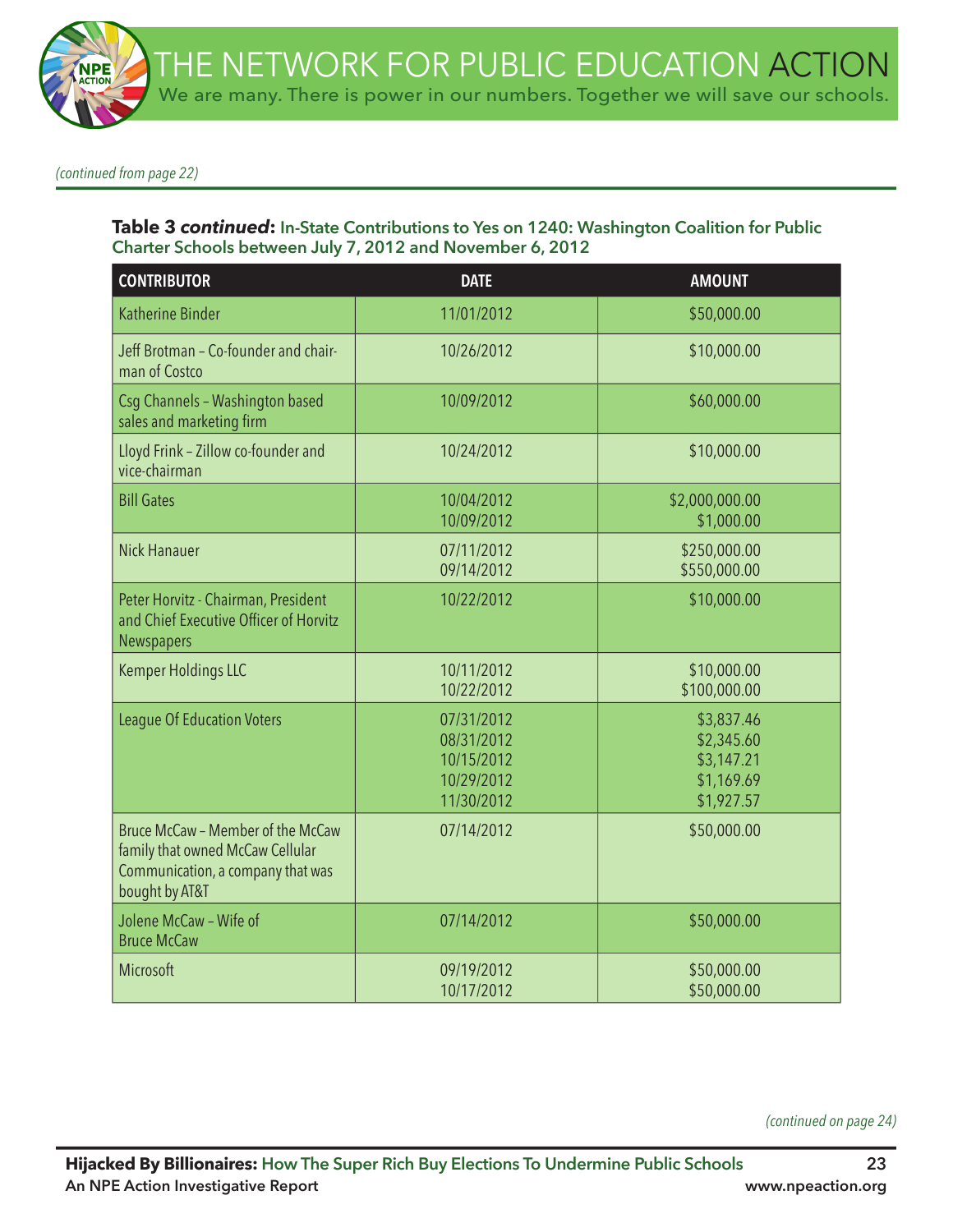*(continued from page 23)*

#### **Table 3** *continued***: In-State Contributions to Yes on 1240: Washington Coalition for Public Charter Schools between July 7, 2012 and November 6, 2012**

| <b>CONTRIBUTOR</b>                                  | <b>DATE</b>                            | <b>AMOUNT</b>                        |
|-----------------------------------------------------|----------------------------------------|--------------------------------------|
| <b>Gabe Newell - Former Microsoft</b><br>programmer | 07/30/2012                             | \$100,000.00                         |
| Partnership For Learning                            | 08/31/2012<br>11/30/2012               | \$2,826.04<br>\$3,095.32             |
| Michael Slade - Seattle venture<br>capitalist       | 10/01/2012                             | \$5,000.00                           |
| Benjamin Slivka                                     | 11/01/2012                             | \$24,000.00                          |
| Stand For Children Inc.                             | 07/31/2012<br>11/30/2012               | \$578.55<br>\$952.65                 |
| <b>Stand For Children WAPAC</b>                     | 08/31/2012<br>10/15/2012<br>10/29/2012 | \$996.25<br>\$2,512.63<br>\$1,428.98 |
| John Stanton - Seattle Mariners owner               | 10/16/2012                             | \$10,000.00                          |
| Kevin Turner - Ex Microsoft COO                     | 10/02/2012                             | \$5,000.00                           |
| Vulcan Inc.                                         | 10/24/2012                             | \$1,500,000.00                       |

*Source: Washington State Public Disclosure Commission*

#### **Table 4: Out-of-State Contributions to Yes on 1240: Washington Coalition for Public Charter Schools between July 7, 2012 and November 6, 2012.**

| <b>CONTRIBUTOR</b>                    | <b>DATE</b>                                                        | <b>AMOUNT</b>                                                  |
|---------------------------------------|--------------------------------------------------------------------|----------------------------------------------------------------|
| <b>Eli Broad</b>                      | 10/10/2012                                                         | \$200,000.00                                                   |
| <b>Democrats For Education Reform</b> | 07/31/2012<br>08/31/2012<br>10/15/2012<br>10/29/2012<br>11/30/2012 | \$1,460.00<br>\$1,222.20<br>\$1,626.00<br>\$520.00<br>\$813.00 |

*(continued on page 25)*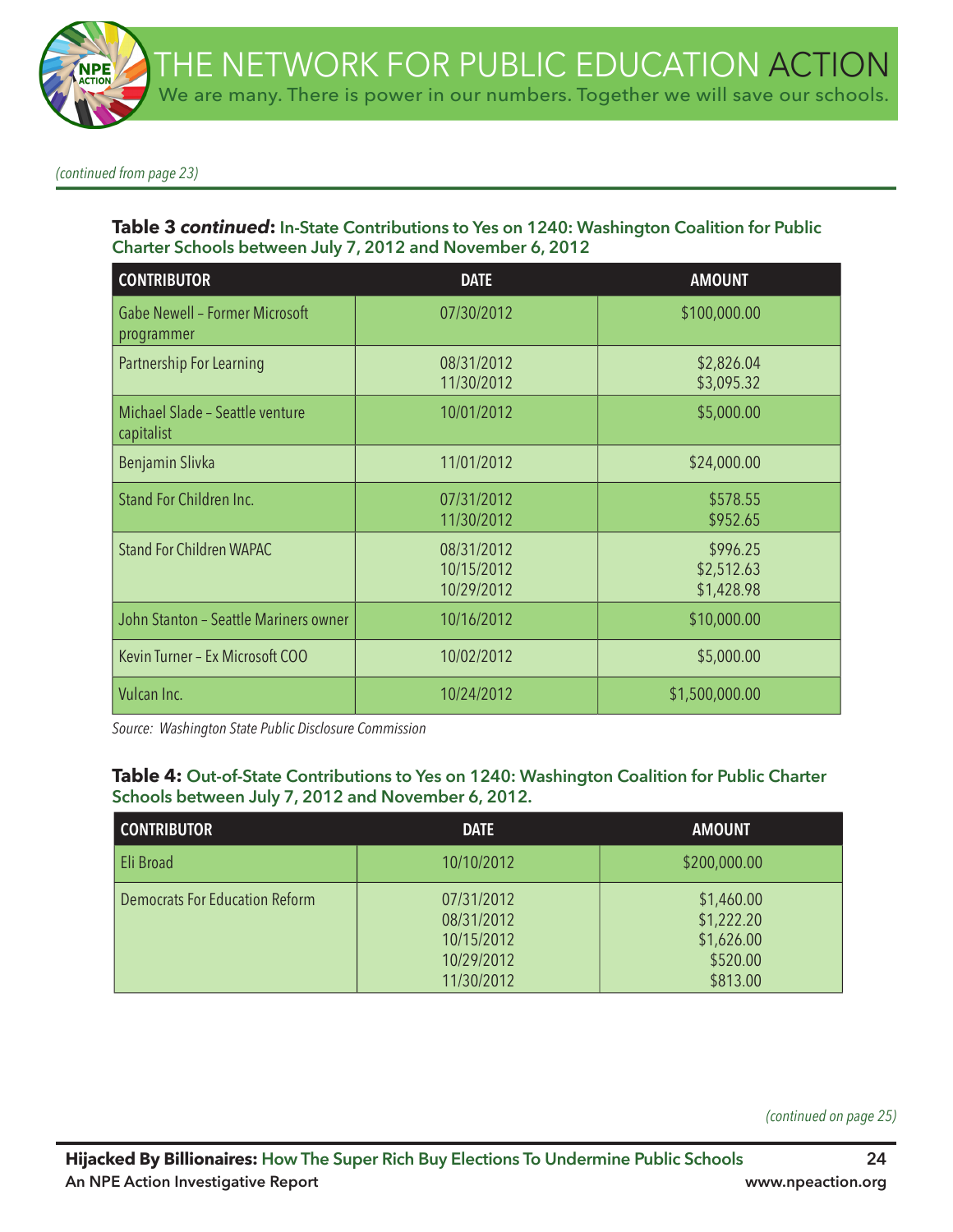*(continued from page 24)*

**Table 4** *continued***: Out-of-State Contributions to Yes on 1240: Washington Coalition for Public Charter Schools between July 7, 2012 and November 6, 2012**

| <b>CONTRIBUTOR</b>                                 | <b>DATE</b>              | <b>AMOUNT</b>                  |
|----------------------------------------------------|--------------------------|--------------------------------|
| Ann Dinning - New York based hedge<br>fund manager | 10/02/2012               | \$250,000.00                   |
| Michael Wolf - Husband<br>of Ann Dinning           | 10/02/2012               | \$250,000.00                   |
| Doris Fisher                                       | 10/11/2012               | \$100,000.00                   |
| Robert Karr - New York based hedge<br>fund manager | 09/21/2012               | \$10,000.00                    |
| <b>Alice Walton</b>                                | 07/11/2012<br>10/05/2012 | \$600,000.00<br>\$1,100,000.00 |

*Source: Washington State Public Disclosure Commission*

After the initiative was passed on November 6, 2012, money continued to flow from Gates and some of the most ardent supporters of the initiative such as Jackie and Mike Bezos and Nick Hanauer. Out of state contributions came from New York based DFER affliated Education Reform Now. Two Washington State based groups - the League of Education Voters, a charter supporting, pro-charter lobbying group, and Partnership for Learning, the education foundation of the Washington Roundtable, a corporate public policy group – made signifcant contributions as well. Additionally, Chris Korsmo, CEO of the League of Education Voters, and Steve Mullin, president of the Washington Roundtable, hold seats on the board of the Washington State Charter Schools Association.

It is worth noting the role that the League of Education Voters, a 501 (c)(4), which filed its first 990 in 2004, has played in the push for charter schools. Its founding President was Nick Hanauer. The organization began with a huge infusion of cash—more than \$3 million dollars. It is affiliated with the League of Education Voters Foundation (LEV Foundation) a 501 (c)(3), on whose board Hanauer also served for many years. The LEV Foundation has been kept afloat by millions in donations from the Gates Foundation, some of which is passed to the 501 (c)(4) for lobbying. The Gates Foundation also provided the seed money to start the Washington Charter Schools Association by giving a grant to the LEV Foundation which passed it on to the Washington State Charter Schools Association.

*(continued on page 26)*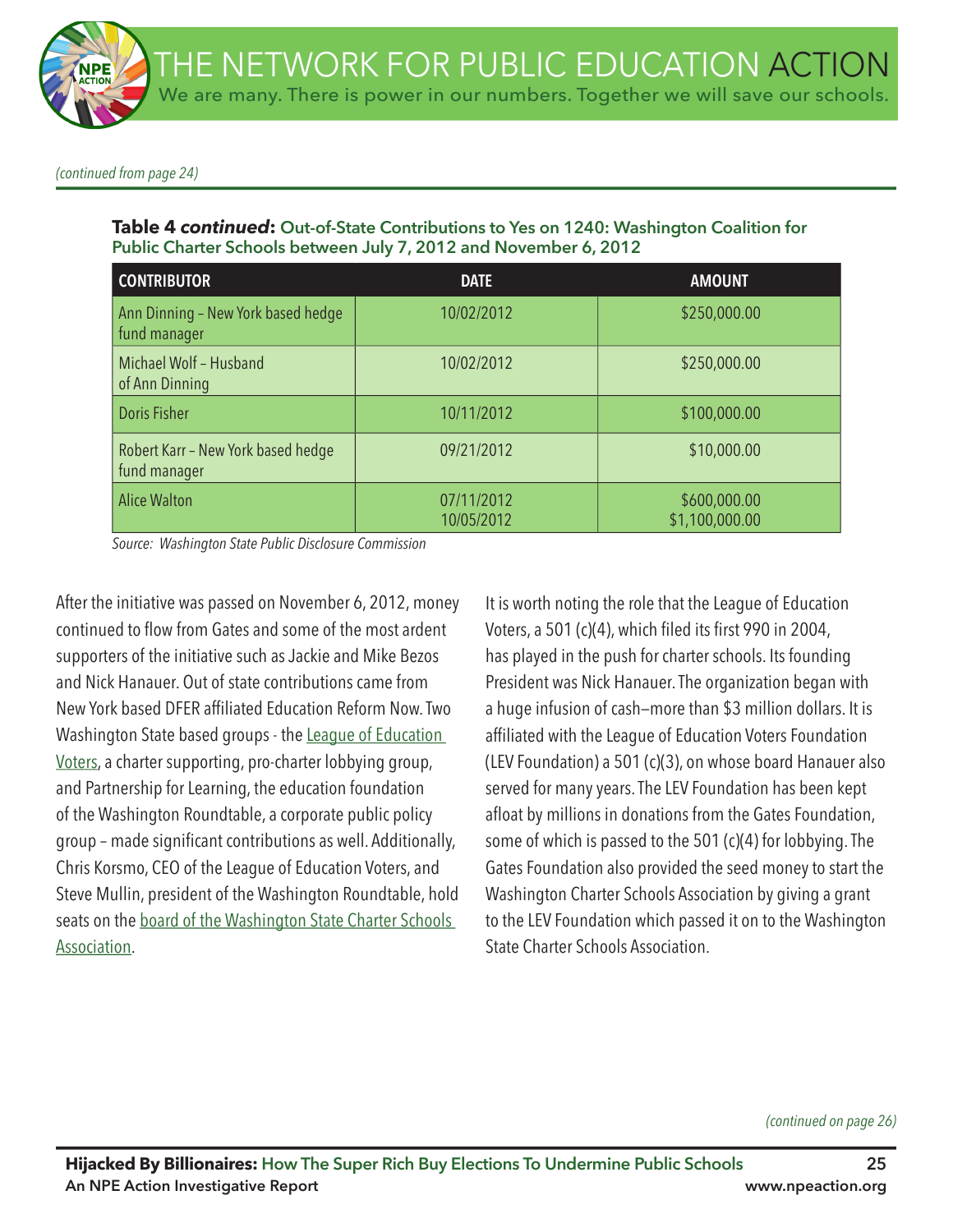*(continued from page 25)*

#### **Table 5: In-State Contributions to Yes on 1240: Washington Coalition for Public Charter Schools between November 7, 2012 and March 6, 2013**

| <b>CONTRIBUTOR</b>                | <b>DATE</b> | <b>AMOUNT</b> |
|-----------------------------------|-------------|---------------|
| Jackie Bezos                      | 01/22/2013  | \$50,000.00   |
| <b>Mike Bezos</b>                 | 01/22/2013  | \$50,000.00   |
| <b>Bill Gates</b>                 | 01/17/2013  | \$75,000.00   |
| <b>Melinda Gates</b>              | 01/17/2013  | \$75,000.00   |
| <b>Nick Hanauer</b>               | 02/07/2013  | \$50,000.00   |
| <b>League of Education Voters</b> | 03/07/2013  | \$50,000.00   |
| Partnership For Learning          | 03/06/2013  | \$25,000.00   |

*Source: Washington State Public Disclosure Commission*

#### **Table 6: Out-of-State Contributions to Yes on 1240: Washington Coalition for Public Charter Schools between November 7, 2012 and March 6, 2013**

| <b>CONTRIBUTOR</b>                   | DATE       | <b>AMOUNT</b> |
|--------------------------------------|------------|---------------|
| <b>Education Reform Now Advocacy</b> | 03/28/2013 | \$100,000.00  |

*Source: Washington State Public Disclosure Commission*

#### **Table 7: Top 5 Out-of-State Contributions to Yes on 1240: Washington Coalition for Public Charter Schools between May 22, 2012 and March 6, 2013**

| <b>TOP FIVE OUT-OF-STATE CONTRIBUTORS</b> | <b>AMOUNT</b>  |
|-------------------------------------------|----------------|
| Alice Walton_                             | \$1,700,000.00 |
| Ann Dinning/Michael Wolff                 | \$500,000.00   |

*(continued on page 27)*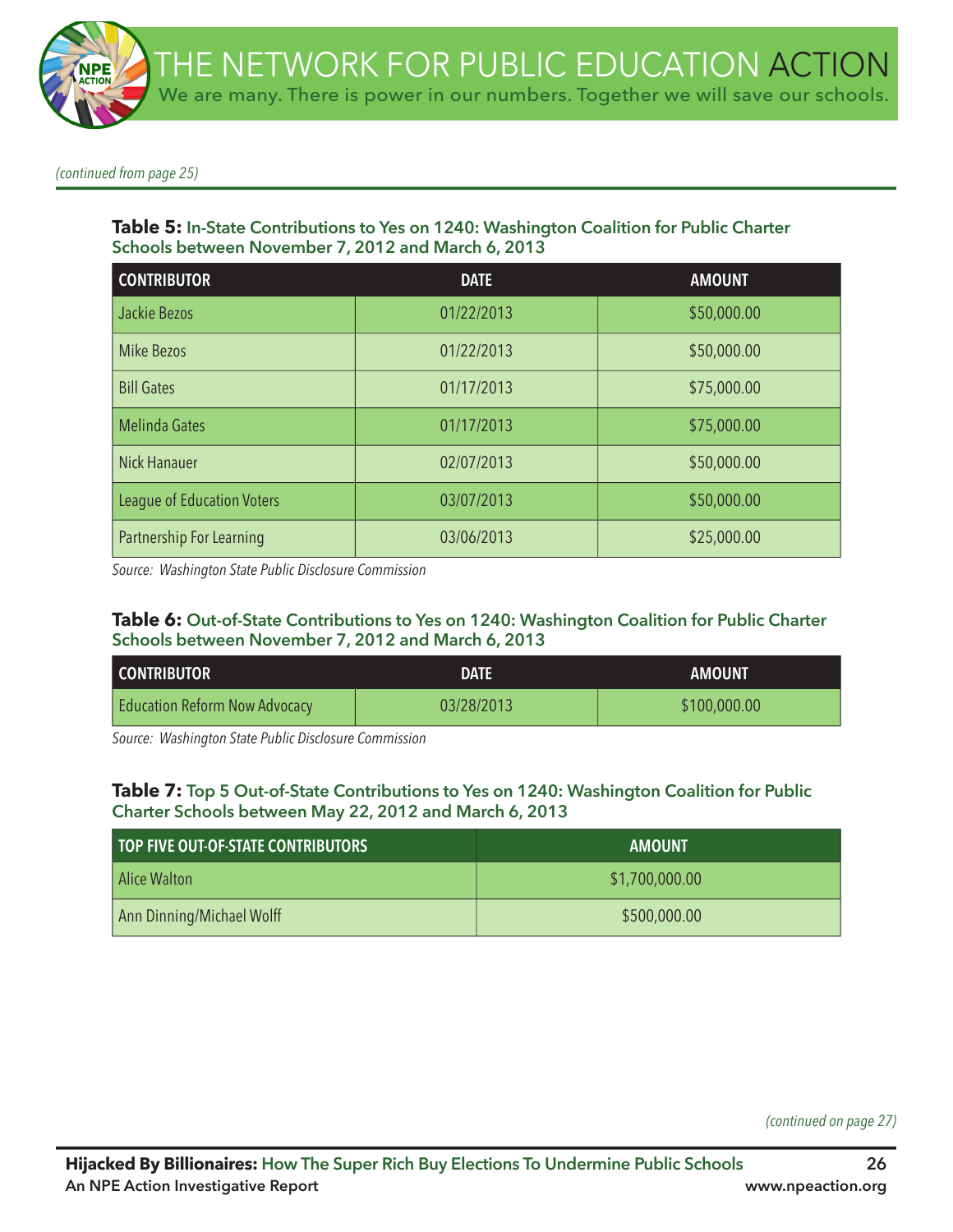

*(continued from page 26)*

**Table 7** *continued***: Top 5 Out-of-State Contributions to Yes on 1240: Washington Coalition for Public Charter Schools between May 22, 2012 and March 6, 2013.**

| TOP FIVE OUT-OF-STATE CONTRIBUTORS | <b>AMOUNT</b> |
|------------------------------------|---------------|
| Eli Broad                          | \$200,000.00  |
| <b>DFER/Education Reform Now</b>   | \$159,098.96  |
| <b>Reed Hastings</b>               | \$100,000.00  |

*Source: Washington State Public Disclosure Commission*

#### **Table 8: Top 5 In-State Contributions to Yes on 1240: Washington Coalition for Public Charter Schools between May 22, 2012 and March 6, 2013.**

| <b>TOP FIVE IN-STATE CONTRIBUTORS</b>   | <b>AMOUNT</b>  |
|-----------------------------------------|----------------|
| <b>Bill and Melinda Gates/Microsoft</b> | \$3,304,000.00 |
| Paul Allen/Vulcan Inc.                  | \$1,600,000.00 |
| Jackie and Mike Bezos                   | \$1,100,000.00 |
| <b>Nick Hanauer</b>                     | \$1,050,000.00 |
| <b>Connie Ballmer</b>                   | \$500,000.00   |

*Source: Washington State Public Disclosure Commission*

Researchers Wayne Au and Joseph J. Ferrare, professors at the University of Washington and the University of Kentucky, respectively, looked at the cash and in-kind contributions of over \$50,000 to the Yes on 1240 Initiative and concluded that, "compared to the average voter in Washington, an elite group of wealthy individuals, either directly through individual donations or indirectly through their affliated philanthropic organizations, wielded disproportionate infuence over the outcome of the charter school initiative in the state, thereby raising serious concerns about the

democratic underpinnings of an education policy that impacts all of the children in Washington State."

As if to confrm that the vote was controlled by only a handful of elite billionaires, on November 10, 2012 Nick Hanauer tweeted the following:

*"We will have charter schools in Washington state. BOOYA. Thanks Bill and Melinda (Gates) and Mike and Jackie (Bezos) and Anne and Michael (Dinning/Wolf) and Paul (Allen)."*

#### *(continued on page 28)*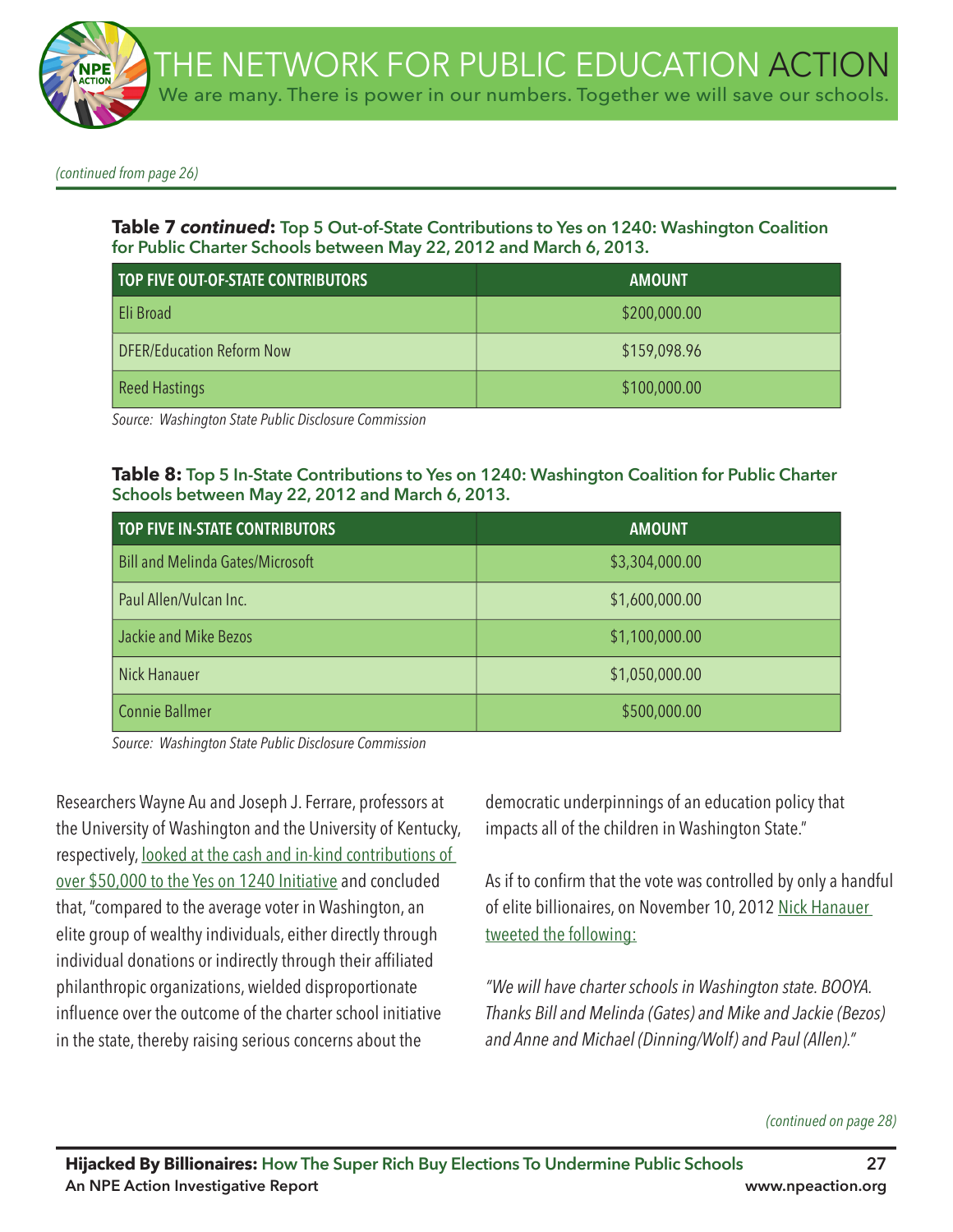*(continued from page 27)*

In an interview with The Atlantic, Hanauer was asked what drives him in his political work. He responded, "If I'm really being honest, part of it is a moral sensibility about wanting to remake America and part of it is I just love to win."

Hanauer and his fellow big money donors may have "won" the vote on Initiative 1240, but their victory was challenged, and ultimately overturned. In September 2015, the Washington State Supreme Court found Washington's charter school law to be in violation of the state constitution because its funding provisions attempted to tap into and shift a portion of money allocated for common schools to charter schools. The ruling did not declare the concept of charter schools unconstitutional, but since funding is an integral part of opening the schools, the whole Act effectively was voided.

The Washington Supreme Court's decision did not sit well with some of the politicians and billionaires that had finally gotten the green light for charters in Washington State. They decided that the judges up for re-election had to be defeated. Former Senator Rodney Tom, who had led the charge in the Washington Senate prior to Initiative 1240, teamed up with Ken Fisher, another Washington billionaire, to form a new political action committee - Judicial Integrity Washington.

Fisher contributed \$350,000 to the PAC, and Kemper Holdings (which also contributed to Yes on 1240) contributed \$50,000. Microsoft board member and Washington billionaire, John Stanton, contributed another \$50,000.

In November of 2016 Chief Justice Barbara Madsen and two of her fellow Justices, Justice Mary Yu and Justice Charlie Wiggins, faced reelection. In an interview, former Senator Tom said, "There's a lot of different groups out there that are kind of upset with the current court. That's what we're trying to change." Senator Tom did not hide that they wanted to get the Justices off the bench because of the Court's recent decisions, especially the charter school decision.

Commenting on a what was clearly an issues-driven challenge funded by billionaires, long-time, respected Chief Justice Madsen clearly stated, "It puts the courts at risk when anybody with money determines who can be on the Supreme Court."

Table 9 shows the contributions to Justice Madsen's opponent, Greg Zemple, and the other two candidates running to unseat Justice Yu and Justice Wiggins.

| <b>DIRECT CONTRIBUTIONS TO GREG</b><br><b>ZEMPLE (Madsen's opponent)</b> | <b>DATE</b> | <b>AMOUNT</b> |
|--------------------------------------------------------------------------|-------------|---------------|
| Stand For Children Washington PAC                                        | 07/22/2016  | \$2,000.00    |
| Kenneth Fisher                                                           | 07/01/2016  | \$1,000.00    |
| Kenneth Fisher                                                           | 07/01/2016  | \$1,000.00    |

## **Table 9: Contributions to the opponents of incumbents Chief Justice Barbara Madsen, Justice Mary Yu and Justice Charlie Wiggins**

*(continued on page 29)*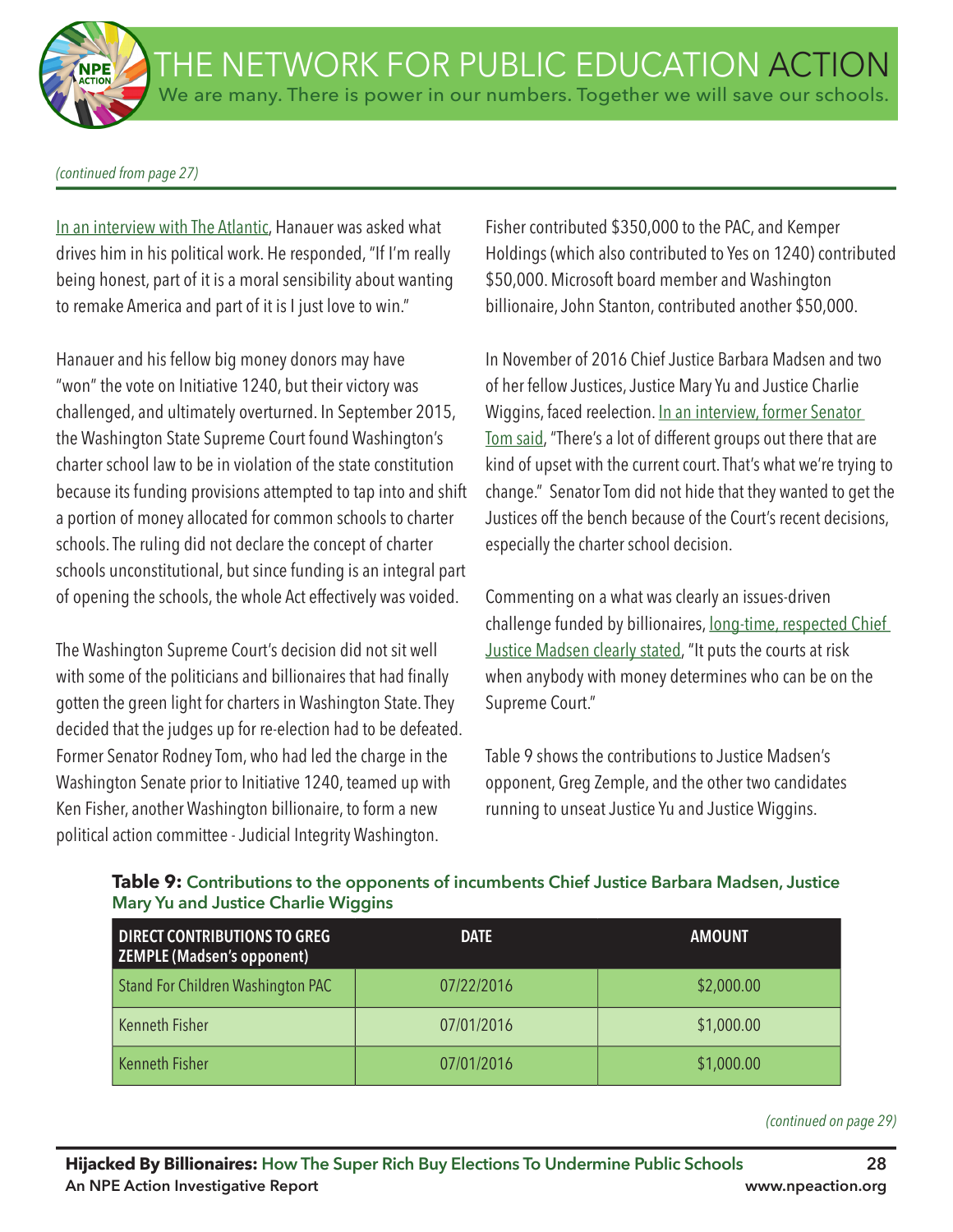*(continued from page 28)*

### **Table 9** *continued***: Contributions to the opponents of incumbents Chief Justice Barbara Madsen, Justice Mary Yu and Justice Charlie Wiggins**

| <b>DIRECT CONTRIBUTIONS TO GREG</b><br>ZEMPLE (Madsen's opponent) | <b>DATE</b> | <b>AMOUNT</b> |
|-------------------------------------------------------------------|-------------|---------------|
| <b>Sherrilyn Fisher</b>                                           | 07/01/2016  | \$1,000.00    |
| Sherrilyn Fisher                                                  | 07/01/2016  | \$1,000.00    |
| <b>Steve Triplett</b>                                             | 09/16/2016  | \$1,000.00    |
| <b>Elizabeth Triplett</b>                                         | 09/16/2016  | \$1,000.00    |

*Source: Washington State Public Disclosure Commission*

| <b>INDEPENDENT EXPENDITURE</b><br><b>COMMITTEE EXPENDITURES</b><br><b>FOR GREG ZEMPLE</b> | <b>DATE</b> | <b>AMOUNT</b> |
|-------------------------------------------------------------------------------------------|-------------|---------------|
| Judicial Integrity WA PAC                                                                 | 08/02/2016  | \$100,000.00  |
| <b>Stand For Children WA PAC</b>                                                          | 07/21/2016  | \$30,000.00   |
| <b>Stand For Children WA PAC</b>                                                          | 07/20/2016  | \$28,571.43   |
| <b>Stand For Children WA PAC</b>                                                          | 07/20/2016  | \$28,571.43   |
| <b>Stand For Children WA PAC</b>                                                          | 07/25/2016  | \$28,571.43   |
| Stand For Children WA PAC                                                                 | 08/01/2016  | \$14,285.71   |

*Source: Washington State Public Disclosure Commission*

*(continued on page 30)*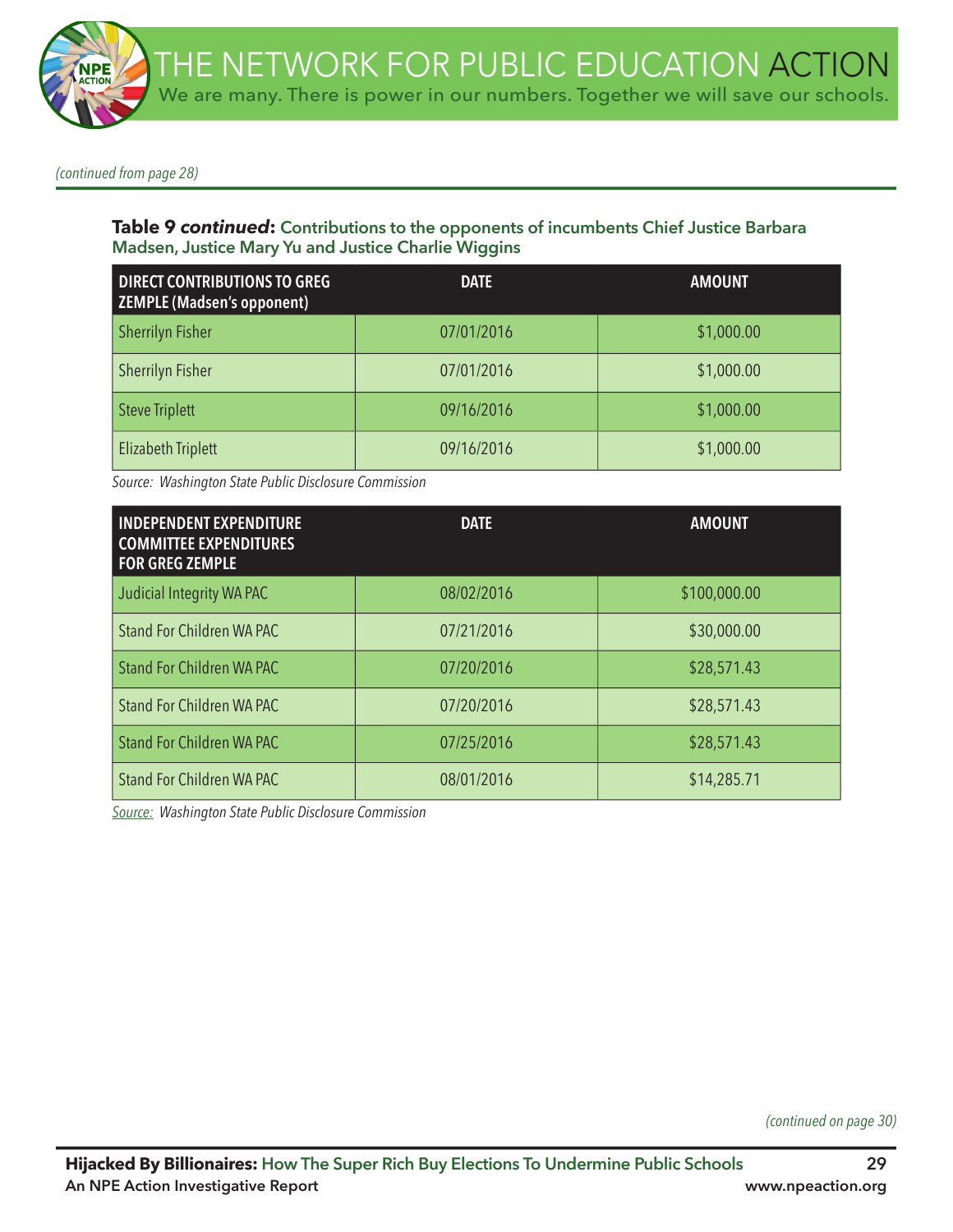*(continued from page 29)*

| <b>DIRECT CONTRIBUTIONS</b><br>TO DAVID DEWOLF (Yu's opponent) | <b>DATE</b> | <b>AMOUNT</b> |
|----------------------------------------------------------------|-------------|---------------|
| <b>Fisher Creek Campus LLC</b>                                 | 07/01/2016  | \$2,000.00    |
| <b>Kenneth Fisher</b>                                          | 07/01/2016  | \$1,000.00    |
| <b>Kenneth Fisher</b>                                          | 07/01/2016  | \$1,000.00    |
| Sherrilyn Fisher                                               | 07/01/2016  | \$1,000.00    |
| <b>Sherrilyn Fisher</b>                                        | 07/01/2016  | \$1,000.00    |
| <b>Steve Triplett</b>                                          | 09/16/2016  | \$1,000.00    |
| <b>Elizabeth Triplett</b>                                      | 09/16/2016  | \$1,000.00    |

*Source: Washington State Public Disclosure Commission*

| <b>DIRECT CONTRIBUTIONS</b><br><b>TO DAVE LARSON</b><br>(Wiggins' opponent) | <b>DATE</b> | <b>AMOUNT</b> |
|-----------------------------------------------------------------------------|-------------|---------------|
| Fisher Creek Campus, LLC                                                    | 06/27/2016  | \$2,000.00    |
| Vulcan, Inc.                                                                | 06/27/2016  | \$2,000.00    |
| <b>Kenneth Fisher</b>                                                       | 06/27/2016  | \$1,000.00    |
| <b>Kenneth Fisher</b>                                                       | 06/27/2016  | \$1,000.00    |
| <b>Sherrilyn Fisher</b>                                                     | 06/27/2016  | \$1,000.00    |
| <b>Sherrilyn Fisher</b>                                                     | 06/27/2016  | \$1,000.00    |
| <b>Steve Triplett</b>                                                       | 09/16/2016  | \$1,000.00    |

*Source: Washington State Public Disclosure Commission*

*(continued on page 31)*